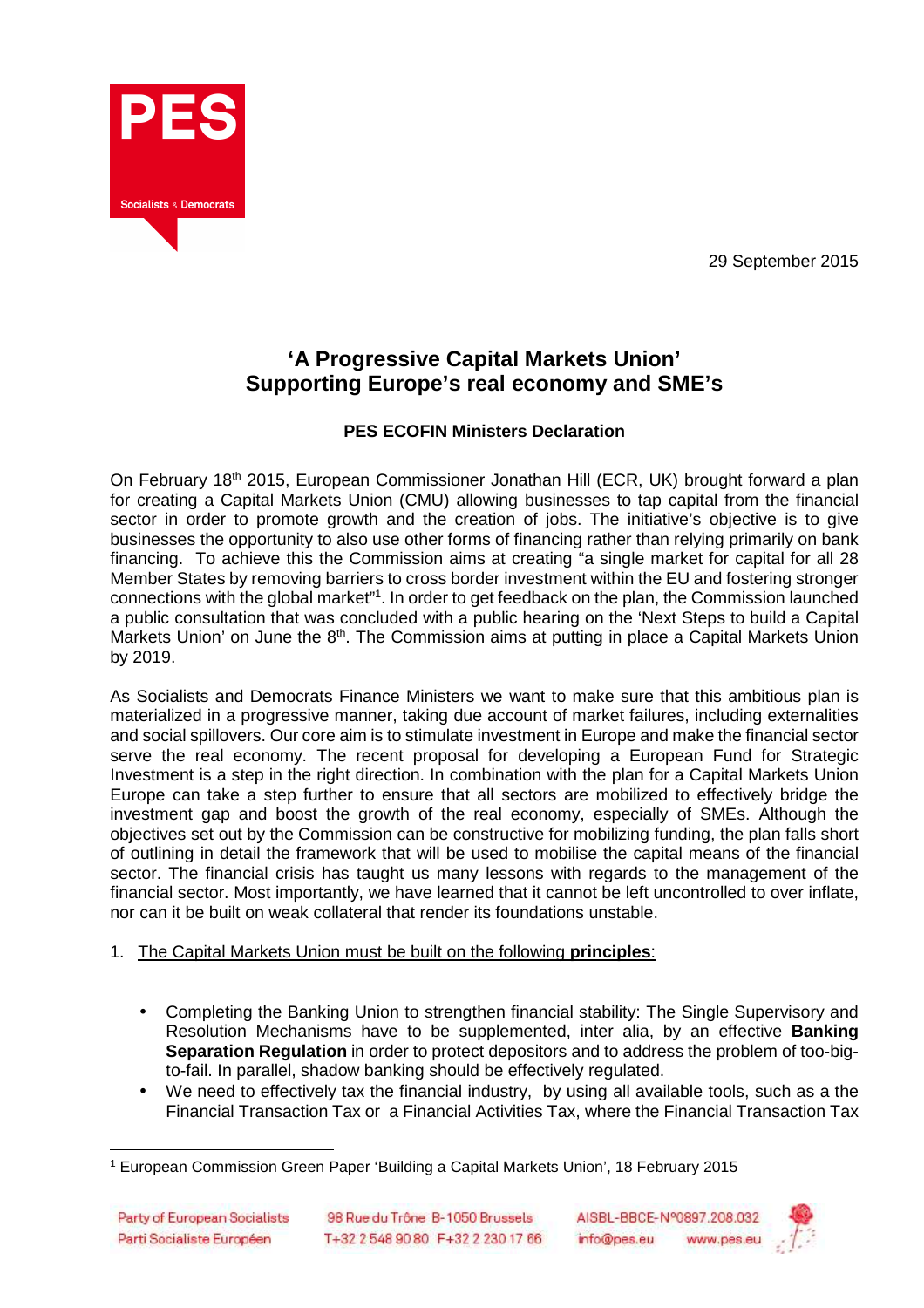can minimize the risks of high frequency trading and shrink financial market activities which do not serve real economy

- **Transparency and strong financial regulation for the sound functioning of the financial sector:** The free flow of capital and liquidity cannot be applied at the expense of effective regulation. Transparency of financial activities and information is key for a well-functioning financial sector. Opaque financial activities must be avoided. This is essential for regaining investor trust and participation and for rendering the financial sector stable and credible.
- **We want the CMU to foster growth in the real economy, in particular SMEs**: Our core aim is to maximize the funding opportunities for business and infrastructure investments as well as SMEs. To do so, progressive sources of financing that promote values such as sharing and inclusion must be explored.
- **The framework for investor and consumer protection must be strengthened**: The success of the CMU relies heavily on restoring investor trust. In order to reestablish confidence in the financial sector investor and consumer protection is essential.
- **We call for rendering the financial sector socially responsible**: The CMU can be essential for combatting the development of an unregulated shadow banking sector. It must provide a framework that limits information asymmetry and conflict of interest, by shedding greater transparency, monitoring and supervision over unregulated financial entities and activities that can cause systemic risks. Moreover its efficient functioning can prove constructive for promoting green growth and fighting against environmental change.
- 2. We call on the implementation of the following **measures**:

### **1. To regulate the financial sector:**

- Ensuring that the EU financial regulation agenda is properly enforced and all delegated and implementing acts are finalized is pivotal. Moreover, greater **monitoring on how securitizations are structured and allocated, how they are refinanced and the duration of their maturities is needed**.
- **Private risk sharing and diversification** must appear prominently in the framework of the Capital Markets Union, in order to minimize the risk of centralized financial shocks, create a safer and more robust financial sector and avoid market manipulation.
- **2. To use innovative mechanisms for financing:**
- We support the development of **innovative financing mechanisms** such as **crowdfunding and peer to peer lending, as well as the development of venture capital**.

### **3. To protect investors and consumers:**

- **Simple, transparent financial products** that are **easy to compare** is essential for attracting interested investors.
- All stakeholders must have **access to unbiased information** regarding the different products. The availability of fair and balanced advice should be the norm.
- The creation of well-regulated user-friendly trading platforms that guarantee minimum consumer protection standards, such as **visibility of risk notices, disclosure requirements, the right to cancelation** can enhance the across border investment potential and effectively contribute to the success of this project.
- Property rights should be well protected, in particular through sound and effective framework for securities, company and insolvency laws.

### 4. **To render the financial sector socially responsible:**

- Integrating more sustainable and stakeholder friendly **criteria in rating reports, risk analyses and investment products.**
- Ensuring that the CMU serves the collective current and future needs of society, including social and economic sustainability and environmental responsibility.